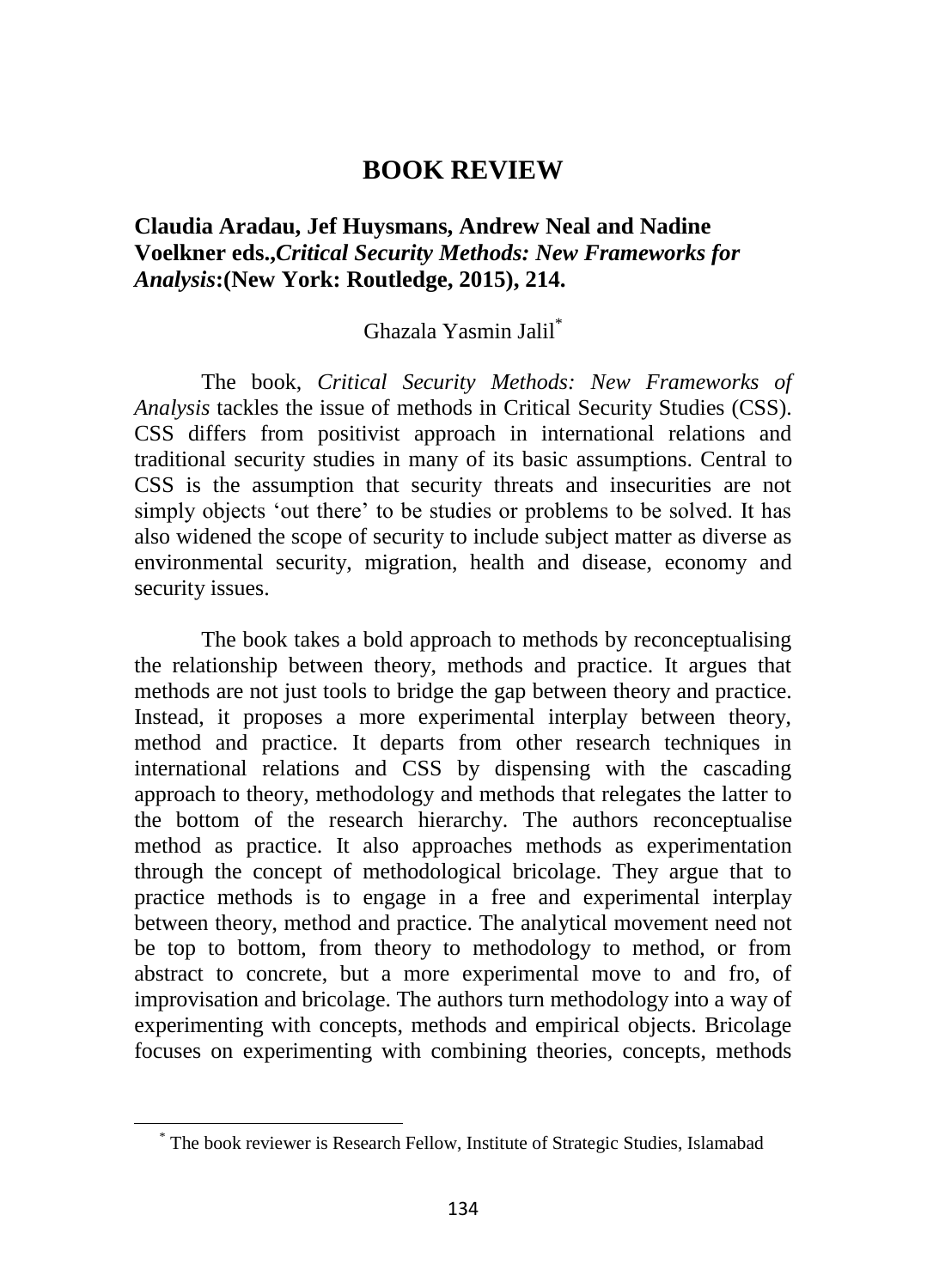and data in different ways to bring out relations that would otherwise remain invisible.

Their insight is that the security practices that CSS studies are methods in themselves. They further argue that method should be questioned as practice and as part of the empirical world that the CSS studies. CSS is not about studying security problems but about security problematisations, or the ways things come to be treated as security problems.

Another insight that the book provides is the political life of methods. They argue that methods do not come from nowhere, they have a political life. It means that instituted scholarly methods tend to reproduce dominant power relations and legitimating frameworks that sustain them. So their concept of political life of methods draws attention to the role that methods can play in challenging and changing dominant productions of security and insecurity. The book highlights the reflexivity about power relations and habitus that methods produce and sustain. In turn, critical security methods raise questions about power relations that shape and are shaped by methodological practice.

The chapters offer innovative insights into critical security methods such as mapping, discourse and materiality, visuality, proximity and distance, genealogy and collaboration. Chapter 2 on mapping explores distinct critical methodological mapping tools and vocabularies for studying the spatiality of security practices. It draws attention towards politics inherent in mapping. It convincingly argues that maps are not mirrors of reality but rather "mobile engines" that distort and coconstitute the outside world. Chapter 3 on discourse and materiality suggests making relationality instrumental in analysing discourse and materiality. Drawing on concepts, inspired by critical scholars such as Michel Foucault, Bruno Latour and Jane Bennett, the authors deploy them in empirical sites such as biometric technology, the performativity of drug classifications to devise a framework for critical analysis of discourses and materialities of security.

The chapter on "Visuality" provides insights in analysing visuality in the form of still or moving images, signs, symbols, charts